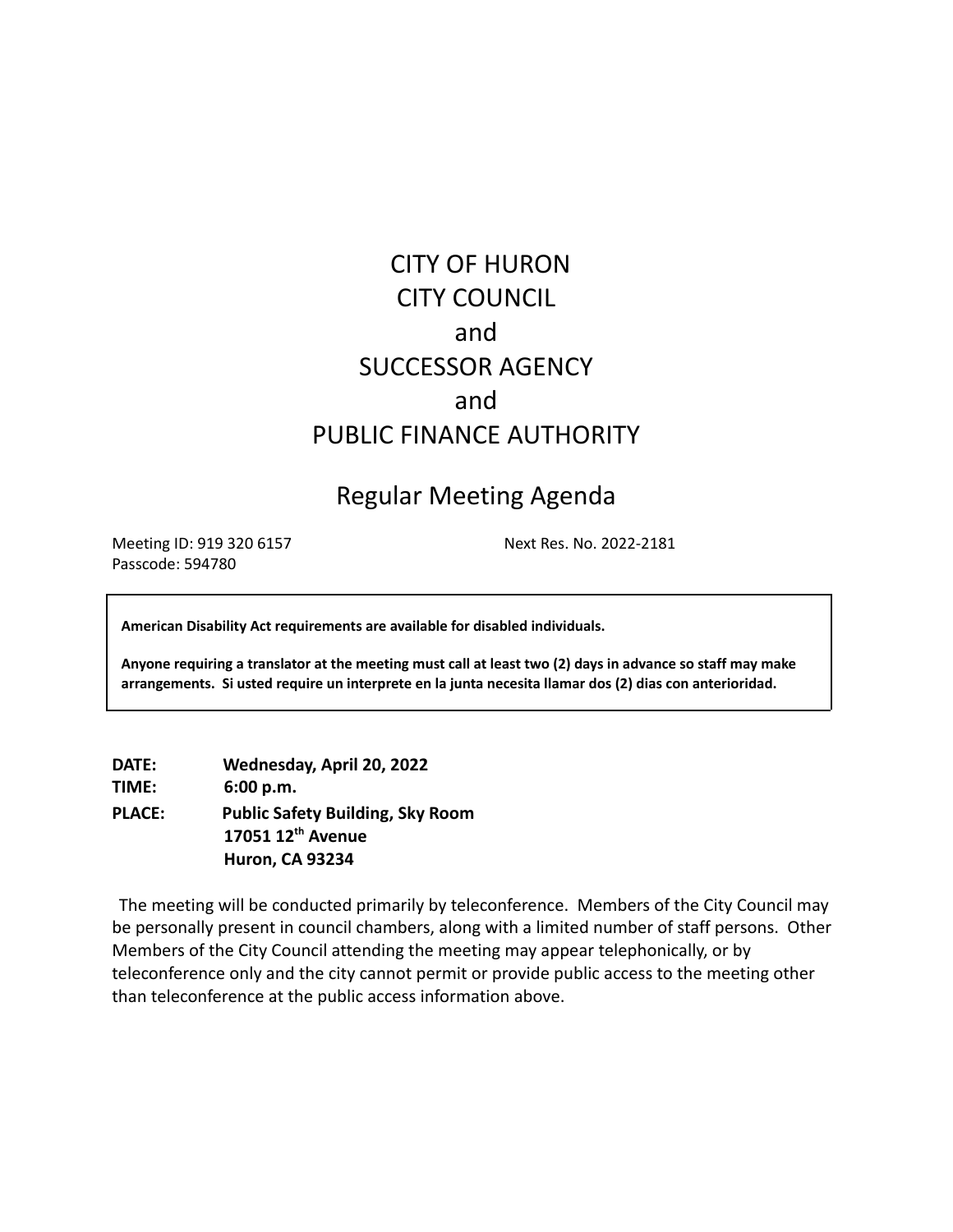#### **I. CALL TO ORDER/WELCOME:**

- A. Roll Call: Mayor Leon, Mayor Pro-Tem Pimentel, Councilmember Plasencia, Councilmember Morales
- B. Flag Salute: Mayor Leon

#### II. **REPORT FROM EXECUTIVE SESSION:** None.

# **III. CONFIRMATION OF AGENDA:**

(Materials related to an item on this Agenda submitted to the City Council after distribution of the agenda packet are available for public inspection in the City Clerk's Office at 36311 Lassen Avenue during normal business hours.)

# IV. **PRESENTATIONS**: None

#### V. **CONSENT CALENDAR:**

THESE MATTERS ARE ROUTINE IN NATURE AND WILL BE ENACTED WITH ONE VOTE. (There will be no separate discussion for these items unless requested, in which case, the item will be removed from the Consent Calendar for separate action. Prior to action on the Consent Calendar, the public will be given the opportunity to comment on any consent calendar item.)

- A. Adoption of Minutes of Regular Council Meeting of 3-2-2022
- B. Adoption of Minutes of Regular Council Meeting of 3-16-2022
- C. Adoption of Minutes of Regular Council Meeting of 4-20-2022

#### **VI. ADMINISTRATION:**

A. \*Subject: Consideration and Necessary Action on Resolution to Participate in the Fresno Council Multijurisdictional Housing Element Update and Cost Sharing Agreement **– Alfonso Manrique, City Engineer**

> Attachments: Staff Report/Res. No 2022-2178 Fiscal Impact: \$121,296 Recommendation: Council to adopt Resolution Participating in the Housing Element Update and Sharing Agreement

B. \*Subject: Consideration and Necessary Action on Council Input for 2022 Active Transportation Program Projects **- Alfonso Manrique, City Engineer**

> Attachments: Staff Report/Res. No. 2022-2179 Fiscal Impact: None Recommendation: Council to Provide Input for Active Transportation